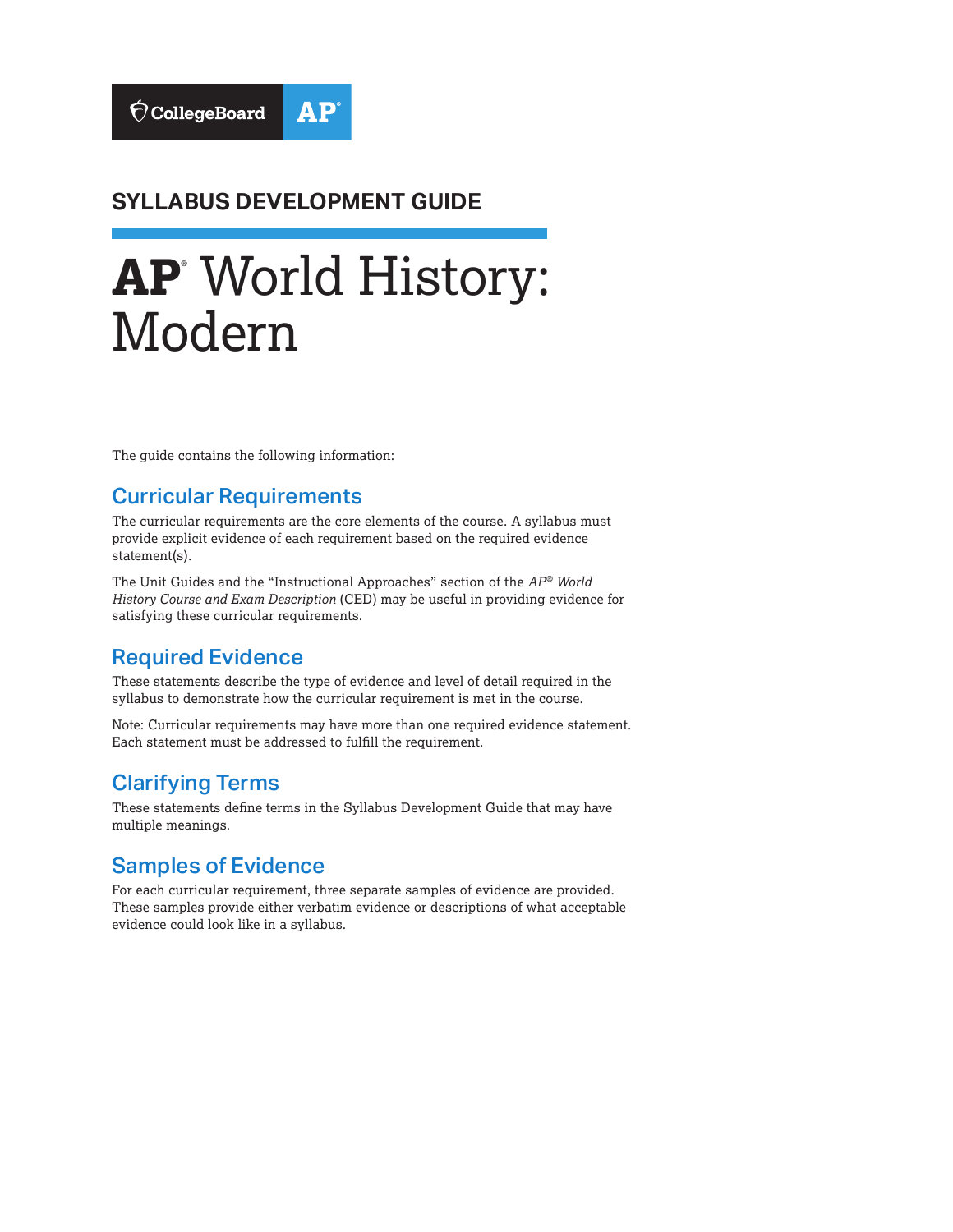| CR1             | The teacher and students have access to a college-level world history<br>textbook, diverse primary sources, and multiple secondary sources written by<br>historians or scholars interpreting the past.                              | See page:<br>3  |
|-----------------|-------------------------------------------------------------------------------------------------------------------------------------------------------------------------------------------------------------------------------------|-----------------|
| CR <sub>2</sub> | The course provides opportunities to develop student understanding of the<br>required content outlined in each of the units described in the AP Course and<br>Exam Description (CED).                                               | See page:<br>5  |
| CR <sub>3</sub> | The course provides opportunities to develop student understanding of the<br>course themes.                                                                                                                                         | See page:<br>6  |
| CR4             | The course provides opportunities for students to develop Historical Thinking<br>Skill 1: Developments and Processes.                                                                                                               | See page:<br>8  |
| CR5             | The course provides opportunities for students to develop Historical Thinking<br>Skill 2: Sourcing and Situation.                                                                                                                   | See page:<br>9  |
| CR6             | The course provides opportunities for students to develop Historical Thinking<br>Skill 3: Claims and Evidence in Sources.                                                                                                           | See page:<br>10 |
| CR7             | The course provides opportunities for students to develop Historical Thinking<br>Skill 4: Contextualization.                                                                                                                        | See page:<br>11 |
| CR8             | The course provides opportunities for students to develop Historical Thinking<br>Skill 5: Making connections through the application of the three historical<br>reasoning processes (comparison, causation, continuity and change). | See page:<br>12 |
| CR9             | The course provides opportunities for students to develop Historical Thinking<br>Skill 6: Argumentation.                                                                                                                            | See page:<br>14 |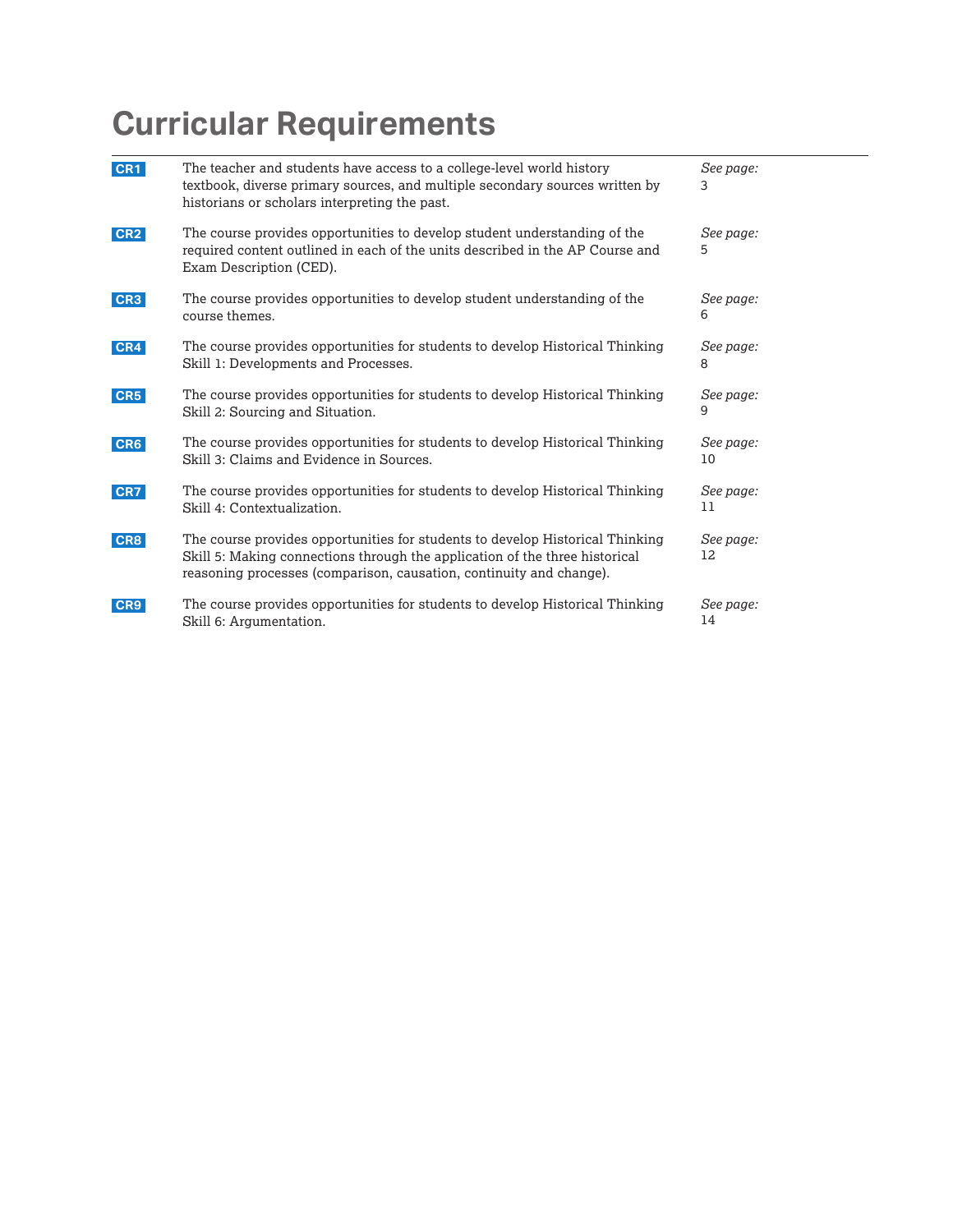<span id="page-2-0"></span>**The teacher and students have access to a college-level world history textbook, diverse primary sources, and multiple secondary sources written by historians or scholars interpreting the past.** 

#### Required Evidence

- $\Box$  The syllabus must include the following:
	- 1. Title, author, and publication date of a college-level world history textbook
	- 2. Specific examples of primary sources from each category, clearly identified:
		- Textual (documents)
		- Visual (images or artwork)
		- Maps
		- Quantitative (charts, tables, graphs)—student-generated sources are not acceptable
	- 3. Specific examples (title and author) of at least two scholarly secondary sources beyond the course textbook (e.g., journal articles, critical reviews, and monographs).

#### Clarifying Terms

**Primary source:** a source that originates with or is contemporary with the period of study

**Quantitative sources and maps:** sources do not have to be created during the time being studied but should relate to the topic under study

**Scholarly secondary source:** an analytical account of the past, written after the event, and used to provide insight into the past (e.g., journal articles, critical reviews, monographs, etc.)

#### Samples of Evidence

1. The syllabus cites a required textbook, for example: Jerry Bentley and Herbert Ziegler, *Traditions and Encounters*, 4th ed., 2015.

Throughout the course schedule, the syllabus integrates specific textual and visual primary sources, as well as maps and quantitative sources (charts, tables or graphs).

Examples of each category might include:

- Textual—a passage from Barotolomé de Las Casas, *The Destruction of the Indies*
- Visual—images of Islamic art
- Maps—a map of Zheng He's voyages of discovery
- Quantitative—a chart of population statistics showing the global impact of the plague

The course schedule integrates at least two works of historical scholarship beyond textbooks. These can be articles or excerpts from books. For example, students are required to read a chapter from Matthew Restall's *Seven Myths of the Spanish Conquest*  when covering the conquest of the Americas, and when discussing the Ottoman Empire, they read Gabor Agoston, "Firearms and Military Adaptation: The Ottomans and the European Military Revolution, 1450–1800," *Journal of World History* vol. 25, no. 1 (March 2014): 85–124.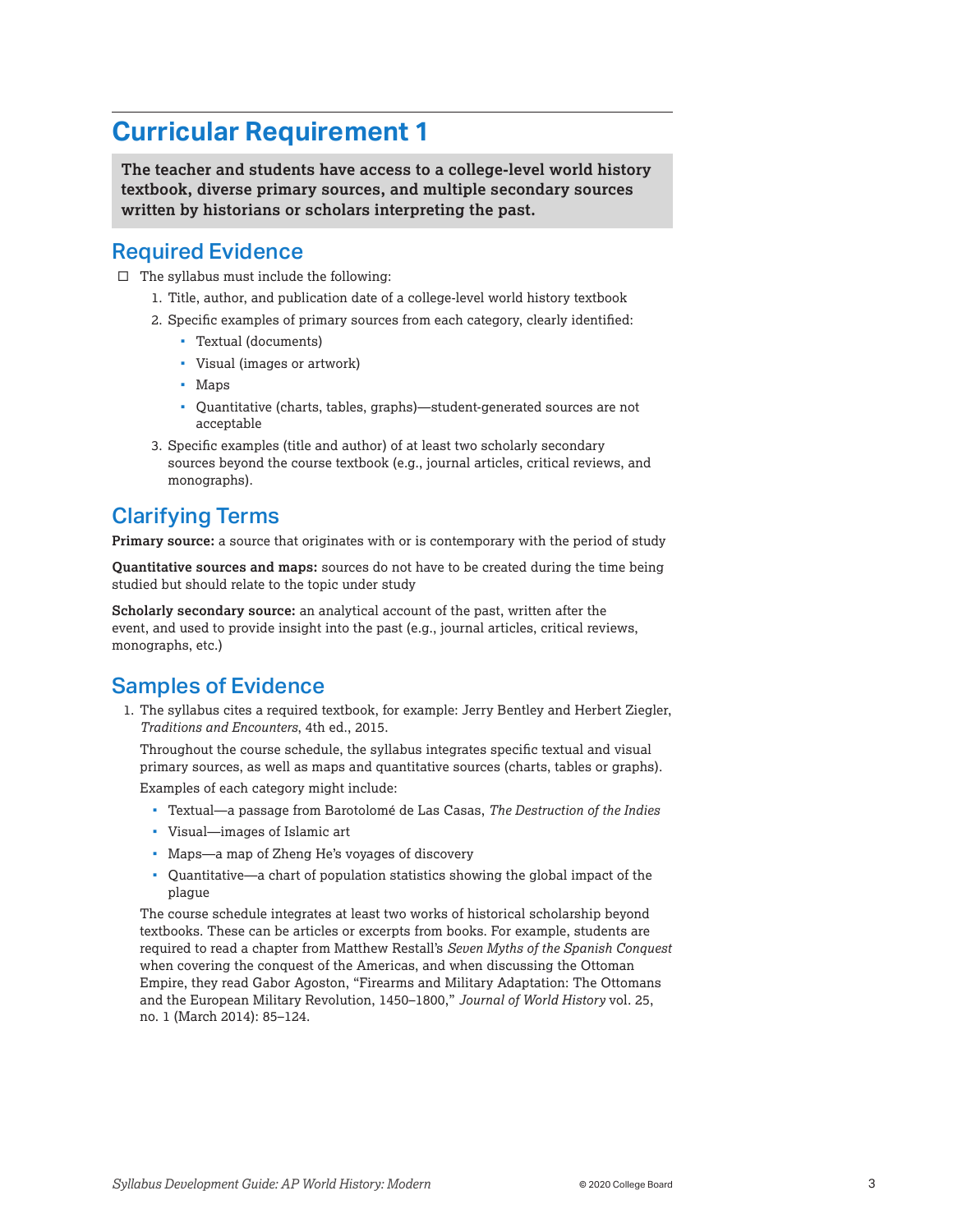2. The syllabus cites the following textbook: Dunn, Ross E. and Laura J. Mitchell. *Panorama: A World History*. New York: McGraw-Hill, 2014.

The syllabus cites the following examples of primary documents:

- Pairing a document and image for analysis, such as Lin Zexu's "Letter to Queen Victoria" and an illustration of an opium warehouse in Macao.
- Analyzing quantitative data about the demographic impact of the Black Death and a map of the disease's global spread.

The syllabus includes a packet of historiographic material that cites the following articles:

- Bentley, Jerry H. "Sea and Ocean Basins as Frameworks of Historical Analysis." *Geographical Review* 89, no. 2 (April 1999): 215–224.
- Gaynor, Jennifer. "Ages of Sail, Ocean Basins, and Southeast Asia." *Journal of World History* 24, no. 2 (June 2013): 309–333.
- 3. Strayer, Robert W. *Ways of the World: A Global History with Sources for AP*. Second Edition. 2013.
	- Casas, Apologetic History of the Indies, p.314–318 (Kishlansky, *Sources of World History*, Vol. 1).
	- Owen, Dulce et Decorum Est, p.939–940 (Reilly, *Worlds of History*).
	- World War I Propaganda Posters, 1915–1918, p.932–938 (Reilly, *Worlds of History*).
	- Art and the Industrial Revolution (Art and Photographs of the Industrial Era with interpretive notes), p.877 (Strayer, *Ways of the World*).
	- Map 7.1: The Silk Roads, p.319.
	- Map 7.2: The Sea Roads, p.325.
	- Map 7.4: The Sand Roads, p.336.
	- Map 7.5: The American Web, p.340 (Strayer, *Ways of the World*).
	- Snapshot Graph: World Population Growth, p.590.
	- Snapshot Table: Global Development and Inequality, p.1145 (Strayer, *Ways of the World*).
	- Journal Article, "Southernization" by Lynda Shaffer, *Journal of World History*, 1994.
	- (Students will evaluate the arguments made by Shaffer for Southernization's role in shaping the development of Western culture and technology use.)
	- "World History Makeover: The European Renaissance" by Deborah Smith Johnston, *World History Connected*, Vol.1, Issue 2. (Students will read and discuss causative and comparative ways in which to place the European Renaissance into a larger global context.)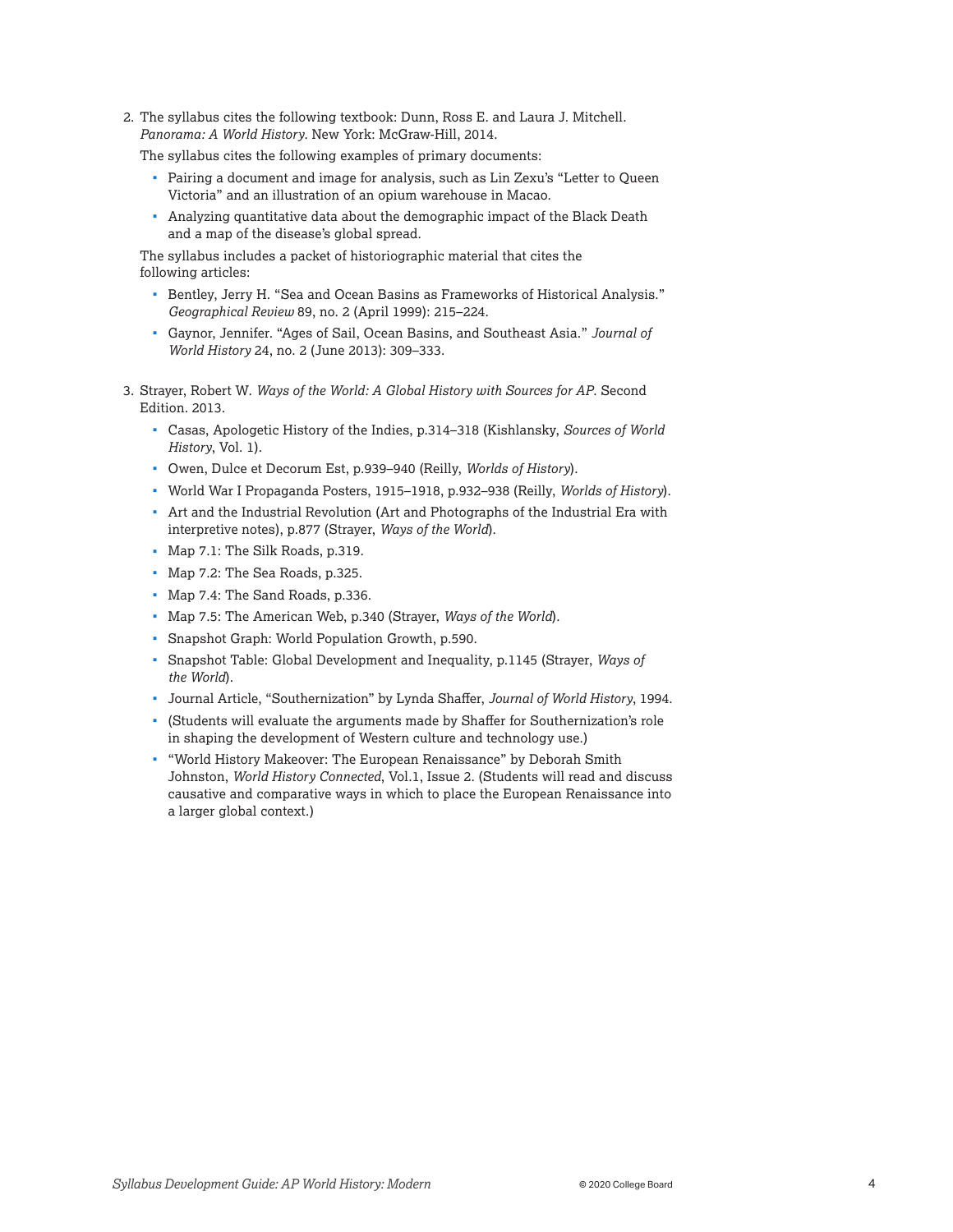<span id="page-4-0"></span>**The course provides opportunities to develop student understanding of the required content outlined in each of the units described in the AP Course and Exam Description (CED).** 

#### Required Evidence

 $\square$  The syllabus must include an outline of course content by unit title or topic using any organizational approach to demonstrate the inclusion of required course content.

**Note:** If the syllabus demonstrates a different approach than the units outlined in the *AP World History: Modern Course and Exam Description* (CED) (e.g., thematic approach), the teacher must indicate where the content of each unit in the CED will be taught.

#### Samples of Evidence

- 1. The syllabus includes the nine AP World History content units as outlined in the AP Course and Exam Description (CED):
	- Unit 1: The Global Tapestry, 1200–1450
	- Unit 2: Networks of Exchange, 1200–1450
	- Unit 3: Land-Based Empires, 1450–1750
	- Unit 4: Transoceanic Interconnections, 1450–1750
	- Unit 5: Revolutions, 1750–1900
	- Unit 6: Consequences of Industrialization, 1750–1900
	- Unit 7: Global Conflict, 1900–Present
	- Unit 8: Cold War and Decolonization, 1900–Present
	- Unit 9: Globalization, 1900–Present

(The syllabus will reflect these unit divisions and syllabus pacing will incorporate the topics for each unit as presented in the CED.)

- 2. The syllabus includes major topics studied from each of the required historical periods outlined in the AP Course and Exam Description. For example, the first unit studying the period from c. 1200 to c. 1450 includes the following topics:
	- Developments in Asia
	- Developments in Dar al-Islam
	- Development in South and Southeast Asia
	- State Building in the Americas
	- State Building in Africa
	- Developments in Europe
	- Comparison in the Period
- 3. The syllabus includes the required course content organized in a different sequence than that presented in the AP Course and Exam Description and specifies where the required content is taught.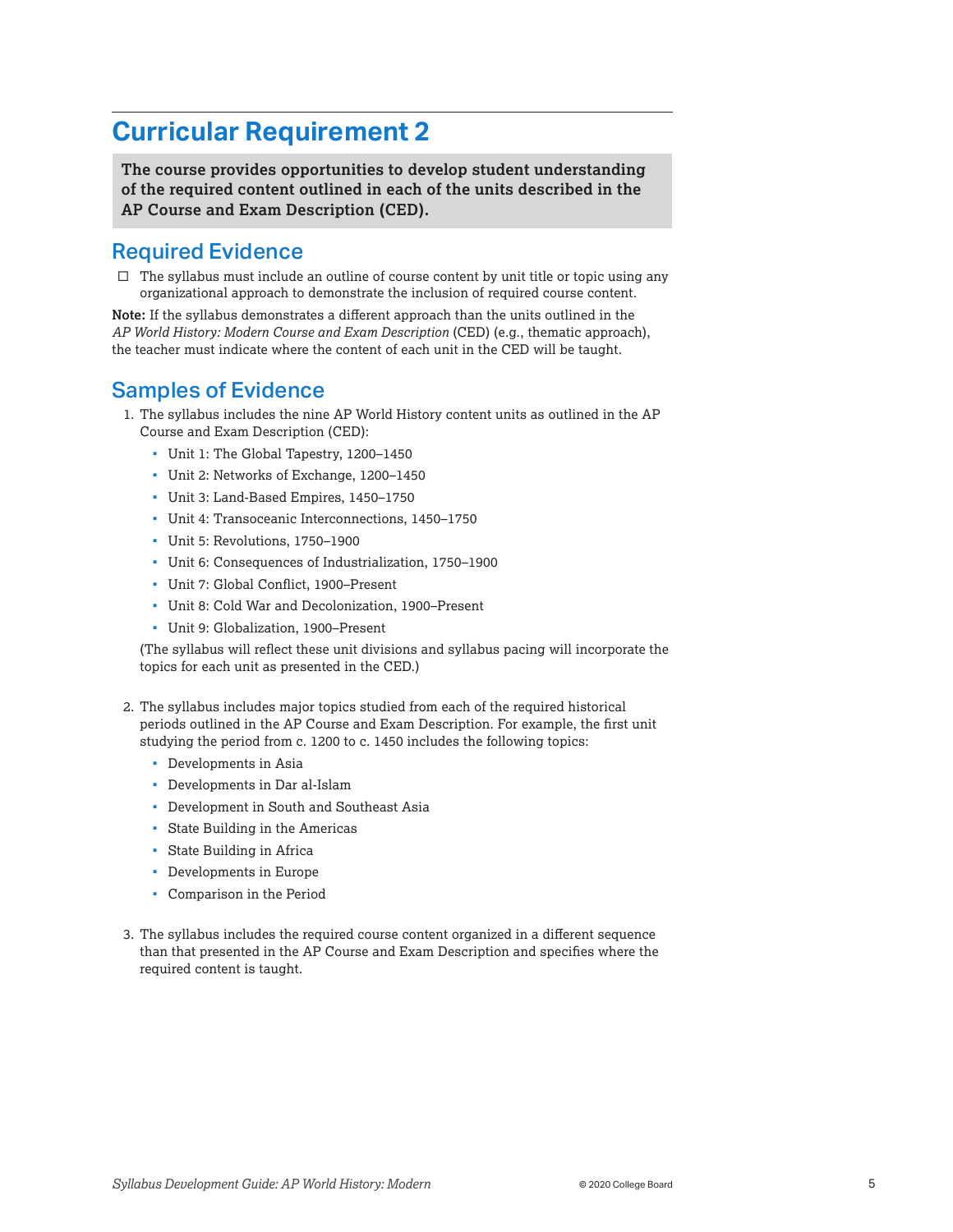<span id="page-5-0"></span>**The course provides opportunities to develop student understanding of the course themes, as outlined in the AP Course and Exam Description (CED).** 

#### Required Evidence

- $\square$  The syllabus must include six student activities (e.g., essays, classroom debates, oral presentations, etc.), each of which is appropriately related to one of the six themes.
- $\square$  Each activity must be labeled with the related theme. All course themes must be represented in these activities.

#### Samples of Evidence

- 1. Student activities and assignments examine the six course themes in different time periods.
	- After conducting a gallery walk activity, students analyze the various environmental consequences of industrialization. **(Humans and the Environment)**
	- Using a Venn diagram, students explore how both Hinduism and Islam informed the development of Sikhism. **(Cultural Developments and Interactions)**
	- With a graphic organizer, students compare the structures and practices of governance in the Aztec and Inca empires. **(Governance)**
	- In a mapping exercise, students locate the movement of goods and commodities along the major trade routes of Afro-Eurasia between 1200 CE and 1450 CE **(Economic Systems)**
	- In a scored and structured discussion, students debate the extent to which gender relations changed globally after 1945. **(Social Interactions and Organization)**
	- Students annotate two maps showing the effects of the diffusion of new crops in Africa, Asia and Europe between 1450 and 1750. **(Technology and Innovation)**

#### 2. **Themes in World History**

*AP themes will be addressed on a daily basis with constant identification of how concepts studied relate to these themes. They will also consistently be applied to make comparisons between world regions and identify change and continuity over time.*  Example activities for each theme include:

- **ENV:** Students will debate the label and periodization of the "Anthropocene Era" to describe human history from the Industrial Revolution to the present.
- **CDI:** Students will break into small groups and identify changes in religious practices and beliefs as a result of cross-cultural interaction in colonial Latin America.
- **GOV:** In a short writing assignment, students will identify and explain continuities and changes in the governance of colonies from the 1st major wave of European imperial control in the Early Modern Era to the Imperialism of the late 19th century.
- **ECN:** Students will identify, discuss, and present major changes in production and consumption as a result of the Industrial Revolution.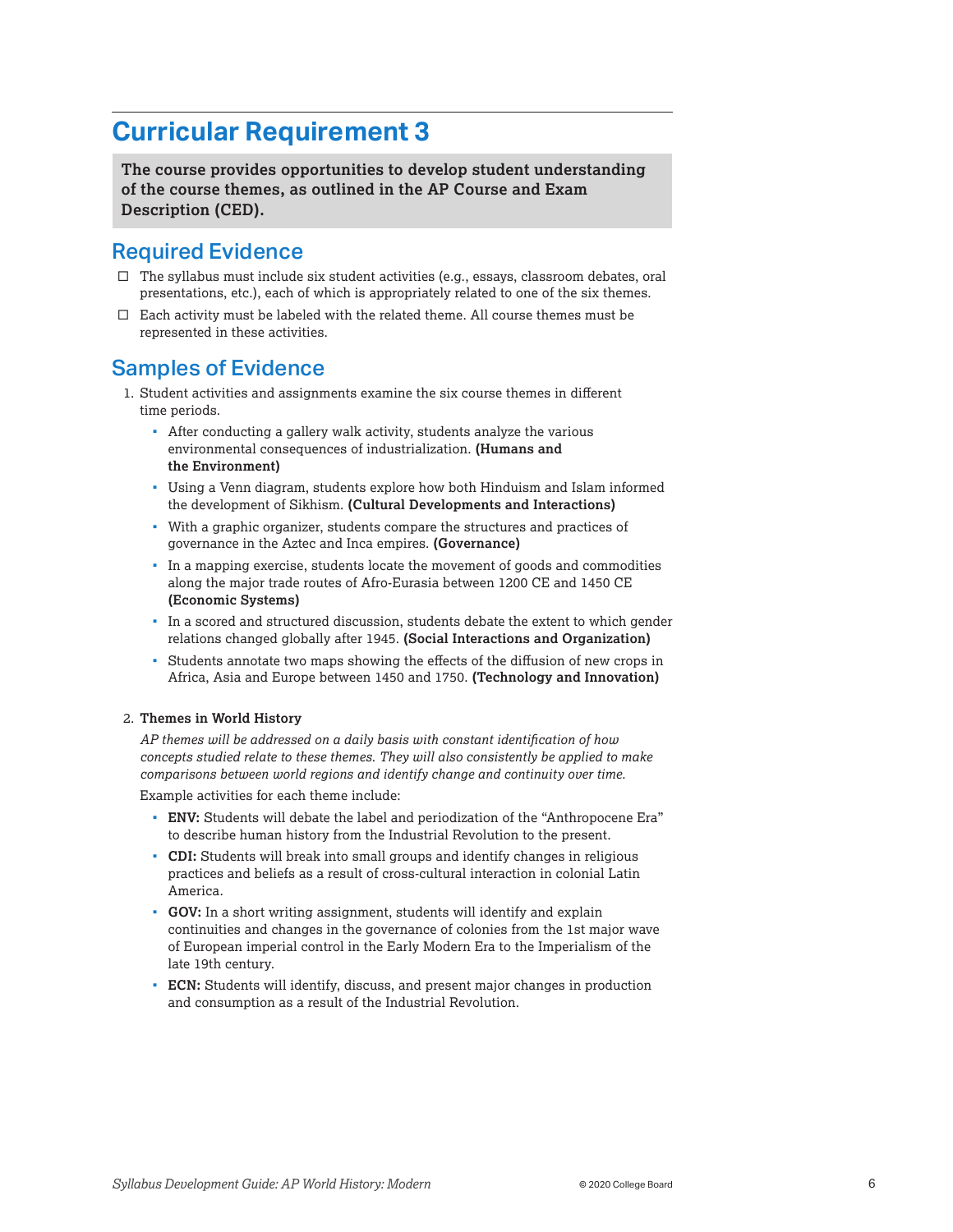- **SIO:** Students will write an essay comparing social class structures of the Early Modern Era found in Spanish Colonial America, the Ottoman Empire, the Mughal Empire, and Qing China.
- **TEC:** Students will make a comparative chart illustrating the effects of innovations in maritime technologies on Indian Ocean trade networks during the post-Classical Era and Atlantic Trade in the Early Modern Era.
- 3. A list of the course themes is provided in the introduction to the syllabus, **and** at least one student activity per theme is described and labeled with the relevant theme.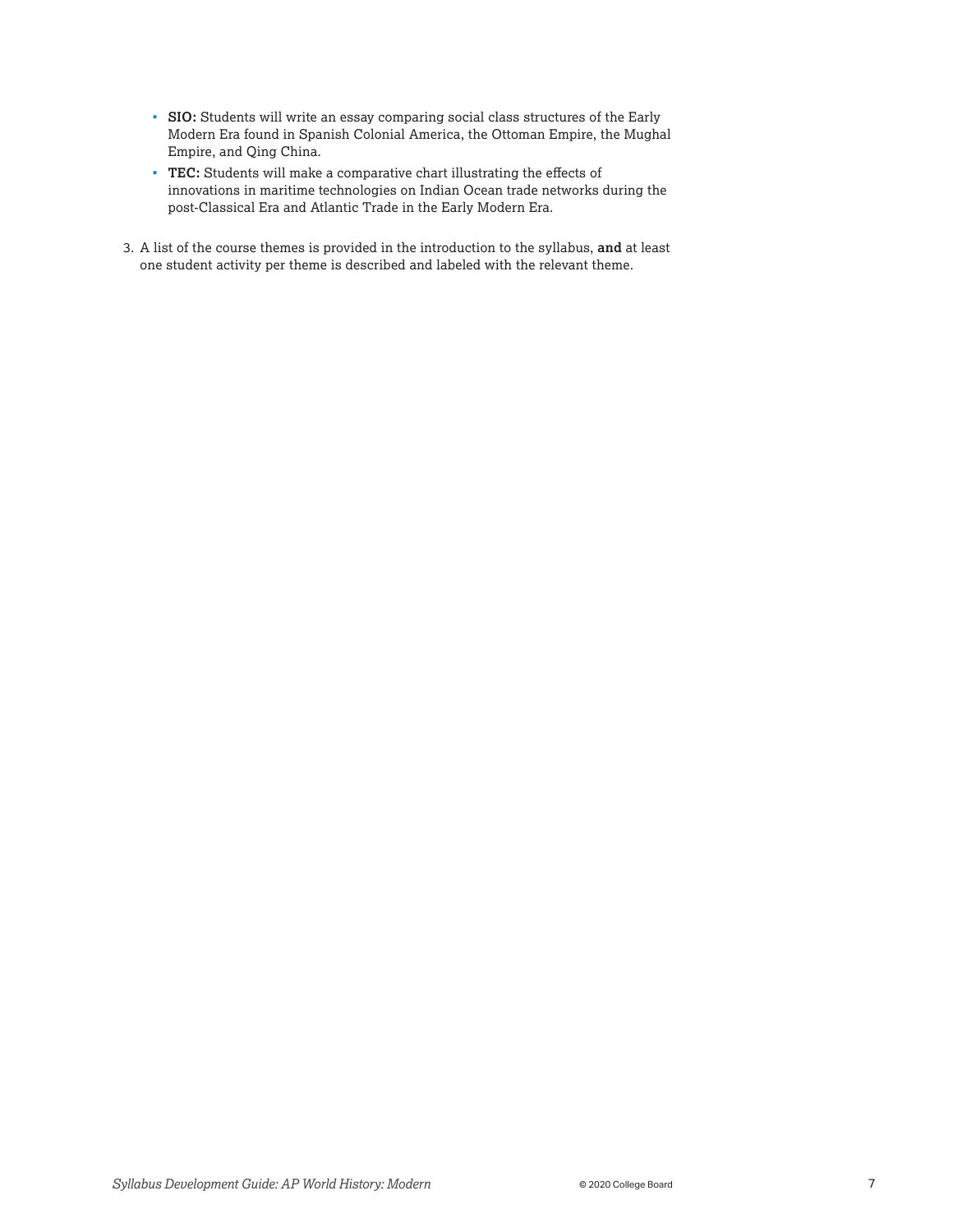<span id="page-7-0"></span>**The course provides opportunities for students to develop Historical Thinking Skill 1: Developments and Processes, as outlined in the AP Course and Exam Description (CED).** 

#### Required Evidence

- $\square$  The syllabus must provide a brief description of at least one activity (e.g., essays, classroom debates, oral presentations, etc.) in which students identify and explain historical developments and processes.
- $\Box$  At least one activity must be labeled with Skill 1.

#### Samples of Evidence

- 1. In a graded discussion, students identify and explain how state-building occurred in France, North America, and Latin America between 1750 and 1850. **(Skill 1)**
- 2. Students will develop a timeline of major events in China after WWII—from China's Communist Revolution in 1949 to the present—and then explain them. **(Skill 1)**
- 3. In a writing assignment, students define nationalism and explain its development in the French Revolution. **(Skill 1)**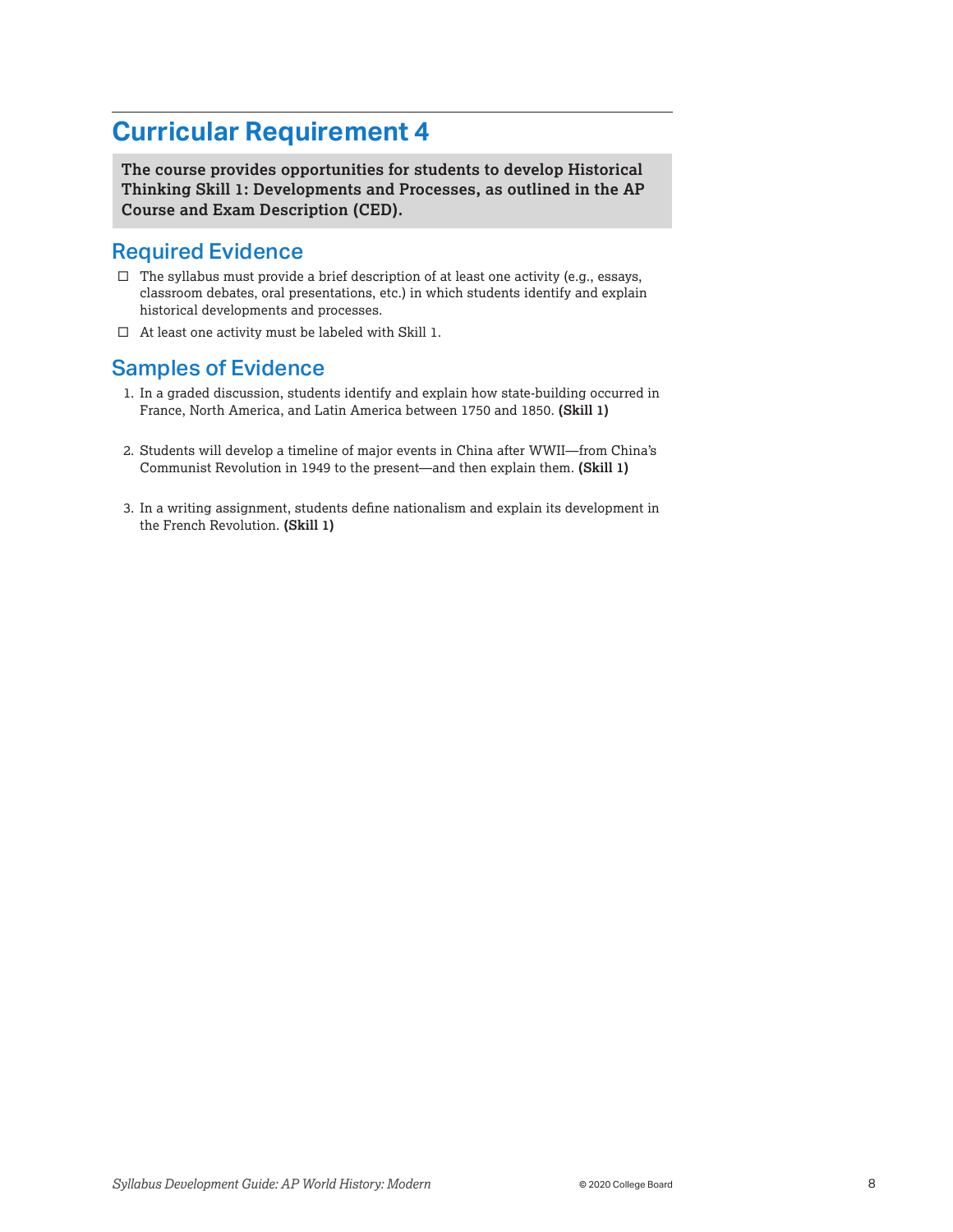<span id="page-8-0"></span>**The course provides opportunities for students to develop Historical Thinking Skill 2: Sourcing and Situation, as outlined in the AP Course and Exam Description (CED).** 

#### Required Evidence

- $\Box$  The syllabus must describe at least one activity in which students analyze a **primary source** for **all** the following features: author's point of view, author's purpose, audience, and historical situation. The syllabus must cite (author and title) or describe the primary source used for the activity. The source can be textual or visual.
- $\Box$  At least one activity must be labeled with Skill 2.

AND

- □ The syllabus must describe at least one activity in which students analyze a **scholarly secondary source** for **at least one** of the following features: author's point of view, author's purpose, audience, and historical situation. The syllabus must cite (author and title) or describe the secondary source used for the activity.
- $\Box$  At least one activity must be labeled with Skill 2.

**Note:** If sourcing acronyms are used (e.g., SOAPSTone), they must be defined at least once in the syllabus.

#### Samples of Evidence

1. **Primary:** The syllabus describes at least one activity in which students are asked to analyze a primary source. This will include an analysis of the author's point of view, author's purpose, audience, and historical situation. For instance, in analyzing Emperor Qianlong's letter to King George III of England, students write a paragraph identifying how the historical situation shapes the Emperor's point of view and his purpose of curbing further trade with England. Students will also analyze Emperor Qianlong's tone in addressing his audience, King George. **(Skill 2)** 

**Secondary:** Students identify and explain the point of view of each author based on arguments put forth by Jared Diamond in *Guns, Germs, and Steel: The Fates of Human Societies* and critiqued by J. R. McNeill in "The World According to Jared Diamond," *The History Teacher* 34, no. 2 (February 2001). **(Skill 2)** 

 2. **Primary:** Students will use the documents provided in the 2006 Silver Trade documentbased question (DBQ) to conduct a thorough exercise in sourcing and historical situation. Students will use the documents provided in the DBQ to explain each source's point of view, purpose, audience, and specific historical situation. **(Skill 2)** 

**Secondary:** Students identify and explain John Thornton's purpose regarding his argument about African agency in the Atlantic World in Chapter 6 of *Africa and Africans in the Making of the Atlantic World*, *1400–1800*, 1998. **(Skill 2)** 

3. In a short-answer question (SAQ), students explain the significance of the point of view, purpose, historical situation, and audience as related to the reliability of Ibn al Athir's "On the Tartars, 1220–1221" as evidence of Mongol cultural practices. **(Skill 2)** 

Students will analyze the origins of changing interpretations of the Cold War by reading the introduction to Arne Westad's *The Global Cold War*, 2007*.* **(Skill 2)**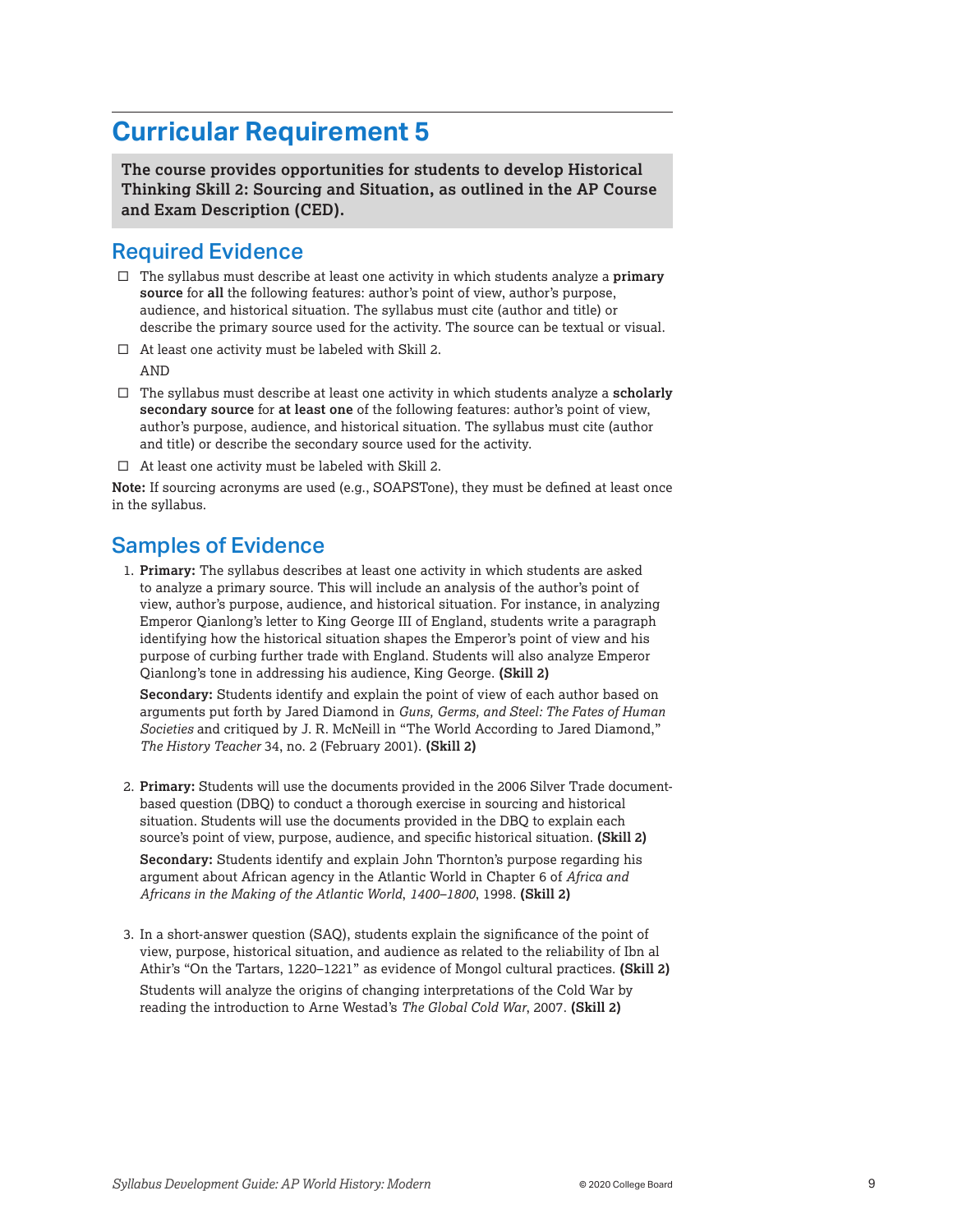<span id="page-9-0"></span>**The course provides opportunities for students to develop Historical Thinking Skill 3: Claims and Evidence in Sources, as outlined in the AP Course and Exam Description (CED).** 

#### Required Evidence

- $\Box$  The syllabus must provide a brief description of at least one activity (e.g., essays, classroom debates, oral presentations, etc.) where students analyze an argument or claim in **one or more primary sources**. The syllabus must cite (author and title) or describe the primary source used for the activity.
- $\Box$  At least one activity must be labeled with Skill 3.

AND

- $\square$  The syllabus must provide a brief description of at least one activity (e.g., essays, classroom debates, oral presentations, etc.) where students analyze an argument or claim in **one or more scholarly secondary sources**. The syllabus must cite (author and title) or describe the secondary source used for the activity.
- $\Box$  At least one activity must be labeled with Skill 3.

#### Samples of Evidence

1. **Primary:** In a think-pair-share activity, students identify the justifications for revolution that Karl Marx presents in *The Communist Manifesto*. **(Skill 3)** 

**Secondary:** Students begin by viewing the YouTube video "Crash Course World History #212: The Rise of the West and Historical Methodology" to identify claims and evidence related to the timing and impact of growing Western global influence. Students will then track the claims made by Ian Morris, Daron Acemoglu, James Robinson, and Francis Fukuyama as presented in the Crash Course video and go on to investigate these views by reading book reviews and short passages from the following texts **(Skill 3)**:

- *Why the West Rules—For Now: The Patterns of History and What They Reveal About the Future* by Ian Morris
- *Why Nations Fail: The Origins of Power, Prosperity, and Poverty* by Daron Acemoglu and James Robinson
- *The End of History and the Last Man* by Francis Fukuyama
- 2. **Primary:** In an SAQ, students identify the arguments made in the Declaration of Independence and compare with those found in Simón Bolívar's "Jamaican Letter." **(Skill 3)**

**Secondary:** Based on the reading of the introduction to Andrés Reséndez's *The Other Slavery*, students fill out a graphic organizer that identifies the separate components of the author's argument and the evidence that substantiates the claims of each component. **(Skill 3)** 

3. Students compare the causes of the fall of the Aztec empire in the claims of Nahua accounts as represented in the *Florentine Codex* with those by Bernal Diaz in *The True History of the Conquest of New Spain*. **(Skill 3)** 

In a written assignment, students identify the main arguments of Gabor Agoston's "Firearms and Military Adaptation: The Ottomans and the European Military Revolution, 1450–1800," *Journal of World History* vol. 25, no. 1 (March 2014): 85–124. Students will then analyze the extent to which diplomat Ogier Ghiselin de Busbecq's report of his visit to the Ottoman court of Suleiman the Magnificent supports or contests the arguments of Agoston. **(Skill 3)**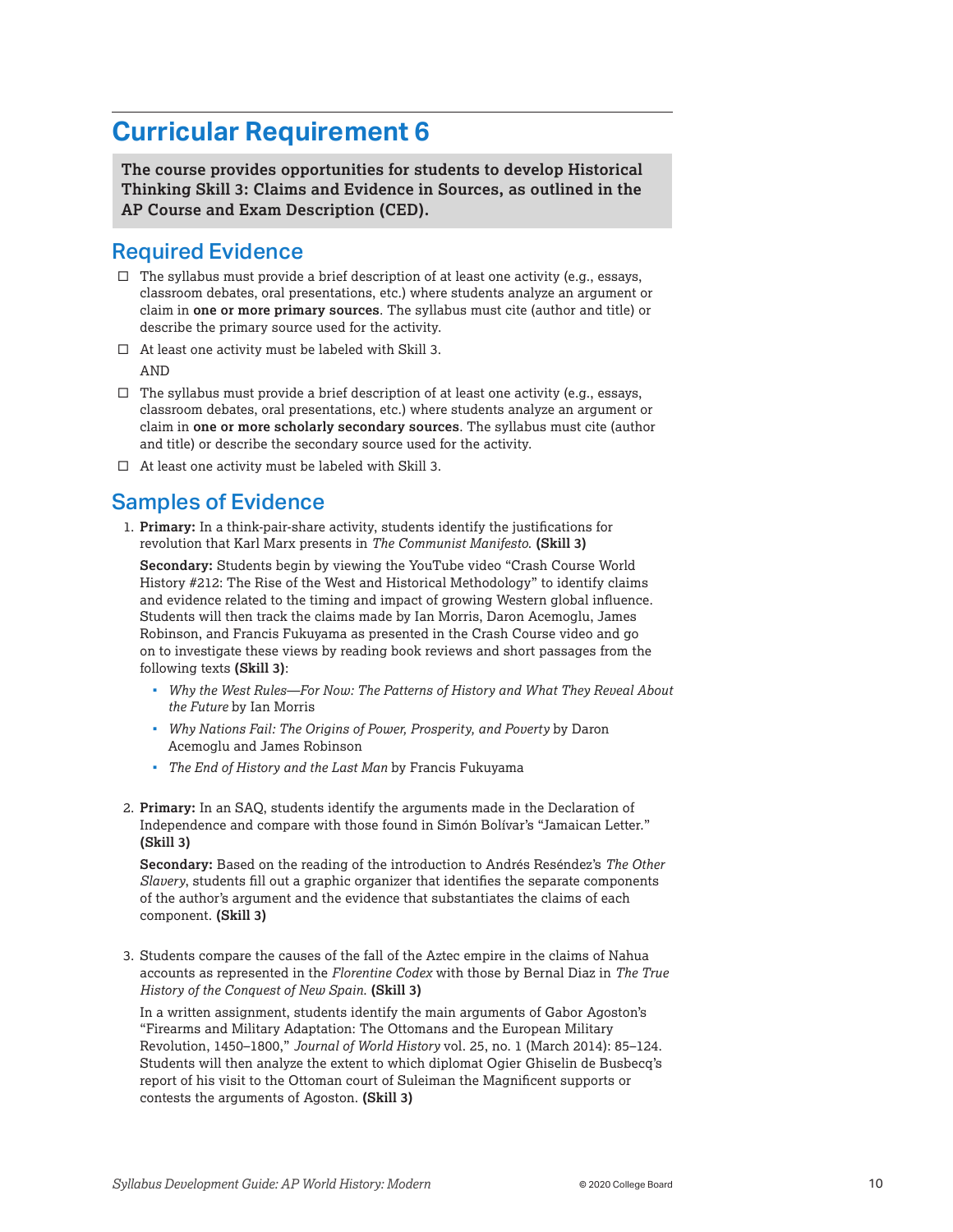<span id="page-10-0"></span>**The course provides opportunities for students to develop Historical Thinking Skill 4: Contextualization, as outlined in the AP Course and Exam Description (CED).** 

#### Required Evidence

- $\Box$  The syllabus must provide a brief description of at least one activity (e.g., essays, classroom debates, oral presentations, etc.) in which students analyze the context of historical events, developments, or processes.
- $\Box$  At least one activity must be labeled with Skill 4.

#### Samples of Evidence

- 1. In a writing assignment, students analyze the Cold War within the context of decolonization and postcolonial state-building by first identifying the context for the Cold War and then describing how the context of decolonization and/or postcolonial state-building affected the development of the Cold War. **(Skill 4)**
- 2. In an in-class essay, students will explain why and how the broader developments of industrialization factored into the character of World War I. **(Skill 4)**
- 3. At the beginning of the year, students will view David Christian's TED Talk, "The History of Our World in 18 Minutes" in order to discuss how human existence, as well as the human history from 1200 to the present fits into the much larger context of Big History and the history of the universe. Students will then discuss different content from the TED talk and identify instances of context from it. Students will also read and discuss Christian's article, "World History in Context" from the *Journal of World History*, December 2003. These activities will set the stage for how contextualization is approached throughout the course and how an interdisciplinary approach to history can lead to a broader and more nuanced understanding of developments and events. Students will then discuss, in small groups, historical events with which they are familiar and will describe a context for each, and then will explain how that context might have affected the historical event or development. **(Skill 4)**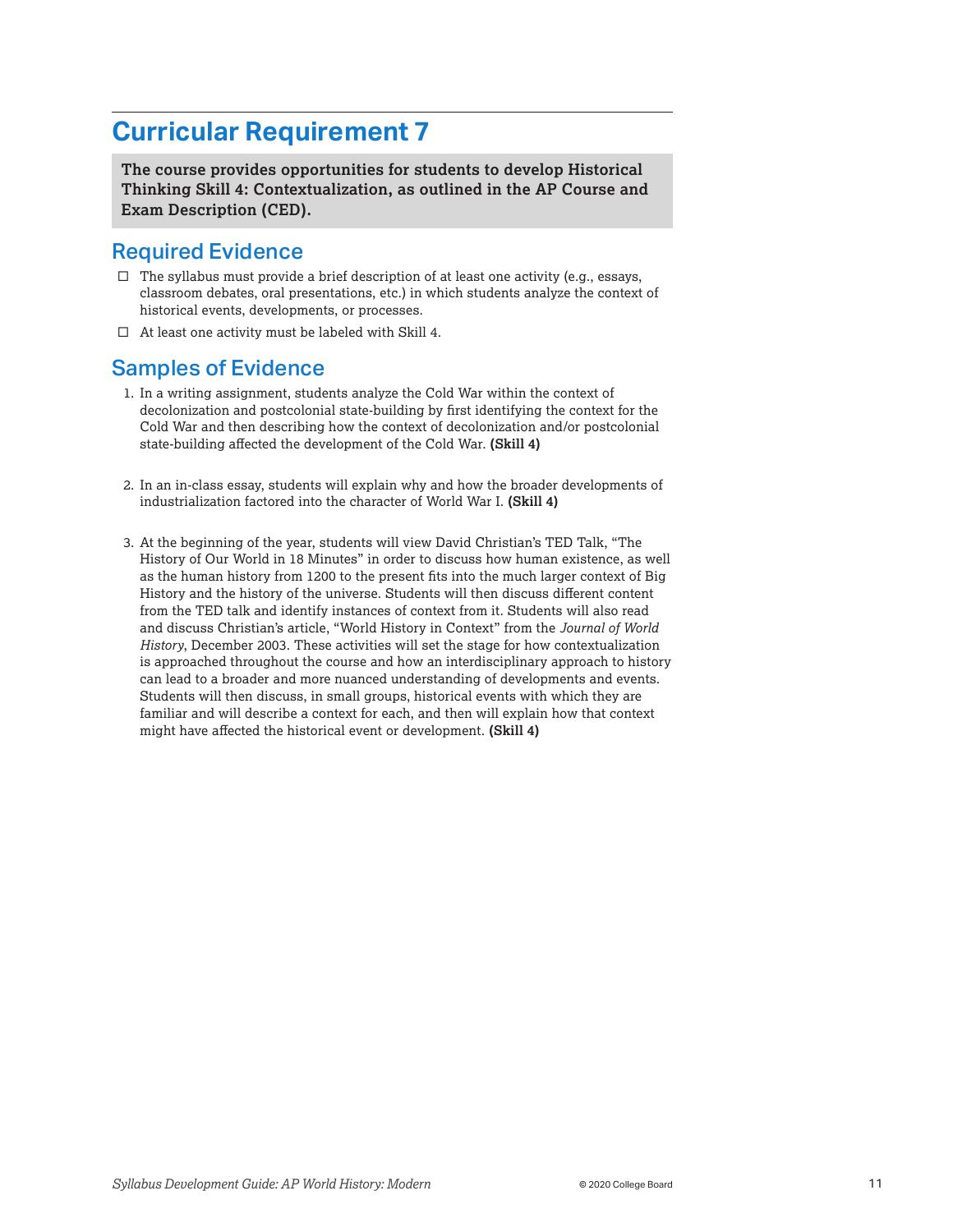<span id="page-11-0"></span>**The course provides opportunities for students to develop Historical Thinking Skill 5: Making connections through the application of the three historical reasoning processes (comparison, causation, continuity and change), as outlined in the AP Course and Exam Description (CED).** 

#### Required Evidence

- $\square$  The syllabus must describe at least one activity (e.g., essays, classroom debates, oral presentations, etc.) requiring students to analyze both similarities **and** differences of related historical developments and processes across regions, periods, or societies (or within one society).
- $\Box$  At least one activity must be labeled with Skill 5: Comparison.

AND

- $\square$  The syllabus must describe at least one activity (e.g., essays, classroom debates, oral presentations, etc.) requiring students to analyze both causes **and** effects.
- $\Box$  At least one activity must be labeled with Skill 5: Causation. **AND**
- $\square$  The syllabus must describe at least one activity (e.g., essays, classroom debates, oral presentations, etc.) requiring students to analyze historical patterns of both continuity **and** change within one time period or across multiple time periods.
- $\Box$  At least one activity must be labeled with Skill 5: Continuity and Change.

#### Samples of Evidence

- 1. The syllabus must include at least one specific student activity for each of the three reasoning processes: comparison, causation, continuity and change.
	- **Comparison Activity:** Students write a comparative essay describing similarities and differences in European colonial rule in two countries (e.g., India and Congo). **(Skill 5)**
	- **Causation Activity:** Students create causation charts for significant developments such as the Cold War, with one column for causes and one column for effects. Students will explain why they placed each development in the specific column. **(Skill 5)**
	- **Continuity and Change Activity:** Students collect, display, and describe visual images that demonstrate cultural continuity and change in pre- and post-colonial Central or South America. **(Skill 5)**
- 2. **Comparison:** Students will compare and evaluate the modernization efforts of China, the Ottoman Empire, and Japan during the late 19th century, explaining similarities and differences. **(Skill 5)**

**Causation:** Students will identify and explain the relative significance of the causes and effects of World War I. They will determine the difference between broad causal influence and immediate causes. They will also differentiate between short- and longterm effects. **(Skill 5)** 

**Continuity and Change:** Students will identify continuities and changes in patterns of consumer habits and popular (mass) culture in industrial societies from the late 19th century to the present. They will also develop explanations for why certain aspects of these habits and popular culture remain while others have dramatically changed. **(Skill 5)**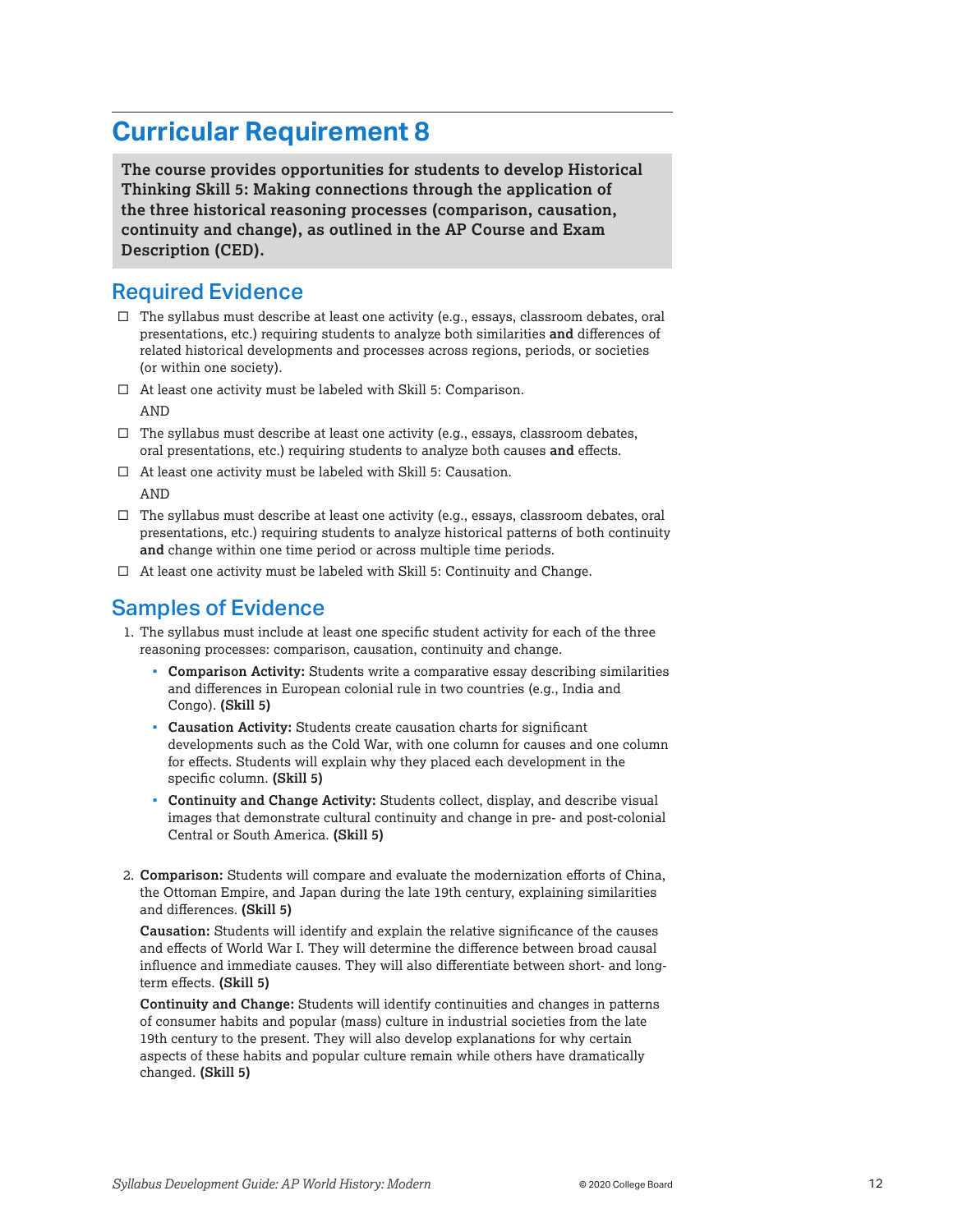3. In an essay, students will compare and rank the relative historical significance of religion in state-building between the Safavid, Ottoman, and Mughal Empires. **Comparison (Skill 5)** 

In a Socratic seminar, students weigh the relative significance of ideological and political factors in explaining the causes and consequences of the Atlantic Revolutions. **Causation (Skill 5)** 

In a practice long essay question (LEQ), students analyze continuities and changes in Indian Ocean trade between 1450 and 1750 and explain the relative impact of Western European and Asian involvement in this region. **Continuity and Change (Skill 5)**